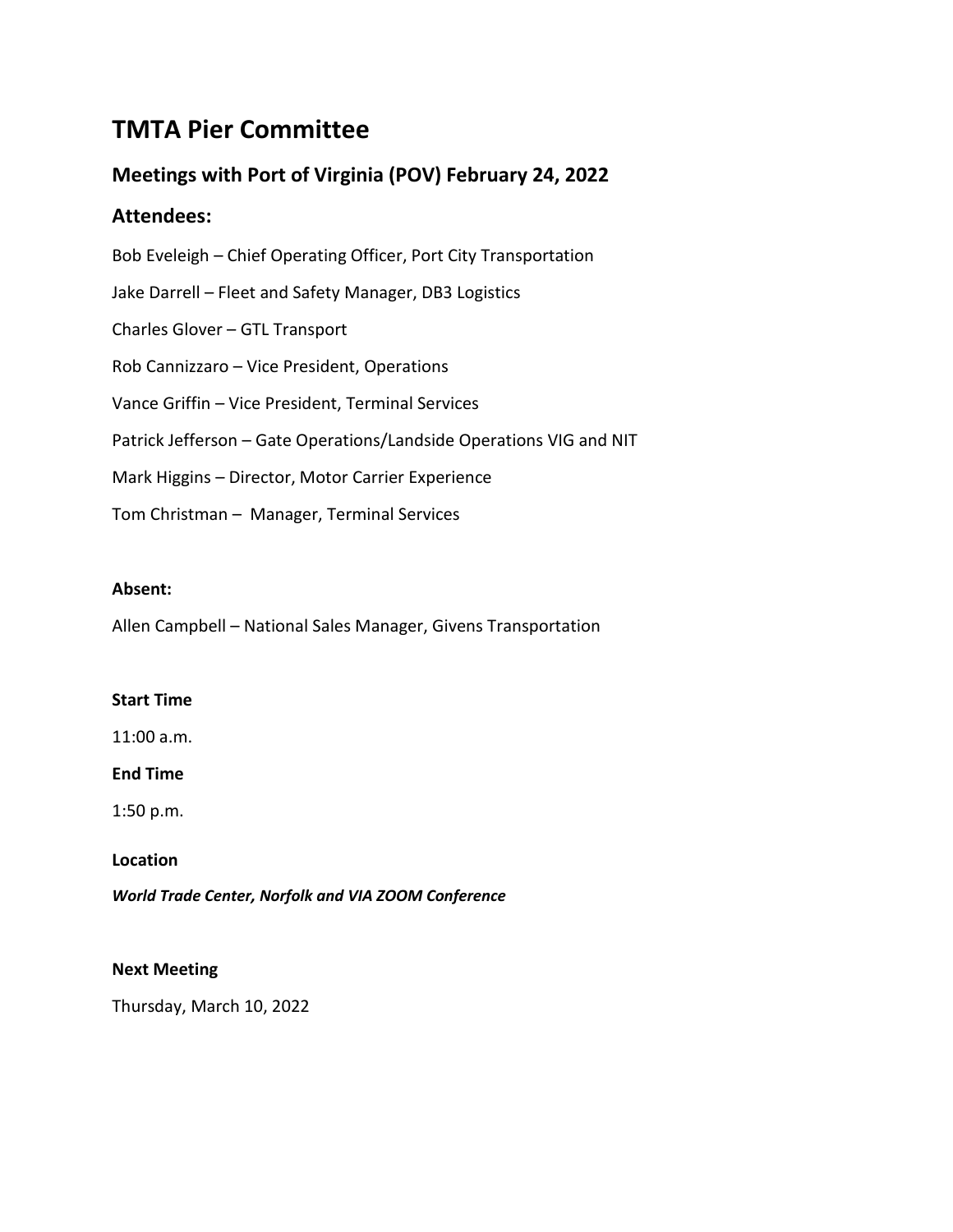# **Notes/Findings**

### **Volumes**

**Metrics**

Next meeting.

# **EDI Processing and Order of Events - Fleet File to Pre-Arrive Containers at Marine Terminals**

Motor carriers are finding that pre-arrival information is not accurate. Port is looking into the issues causing updates to become inaccurate. Some may relate to on hire/off hire transactions happening out of order. Ship lines sends a file each day that contains only changes since the last update. At times a conflict occurs between the files sent by two ship lines when a container is on-hired or off-hired. The file may be received before a loaded container, for example, has been delivered. The Port holds the onhire or off-hire change until the delivery is made and the container returns to the Port. Ongoing challenge to receive the data in the right order and at the right time. Port is still looking at ways to improve the situation.

### **Wrong Container Mounted and 'Lost' Containers**

The Committee received a partial response to this item but asked for additional information to better explain what happened. The Port acknowledged the painful experience the driver experiences when this type of error occurs. Once this error occurs the Port staff has to place the box back in inventory and correct the inventory location of that box and the correct box which is a manual effort. During that time, the crane completes additional moves so it remains productive.

Since then the Committee has received more reports of 'lost' boxes (stowed in the wrong location). The Port has asked every motor carrier to submit TRAC incidents when these occur so they can be dealt with quickly and upper management will be able to see them.

Note: If you receive code O5W it means the box is still on the waterside and not eligible for truck pickup.

# **Turn Times – NIT North - Update**

We expressed concerns with poor service at NIT North and lack of availability with NIT South reservations. The Port has reviewed the situation and added strads and labor to assist at NIT North. The North side strads are quite old and prone to break down so reliability may be an issue from time to time.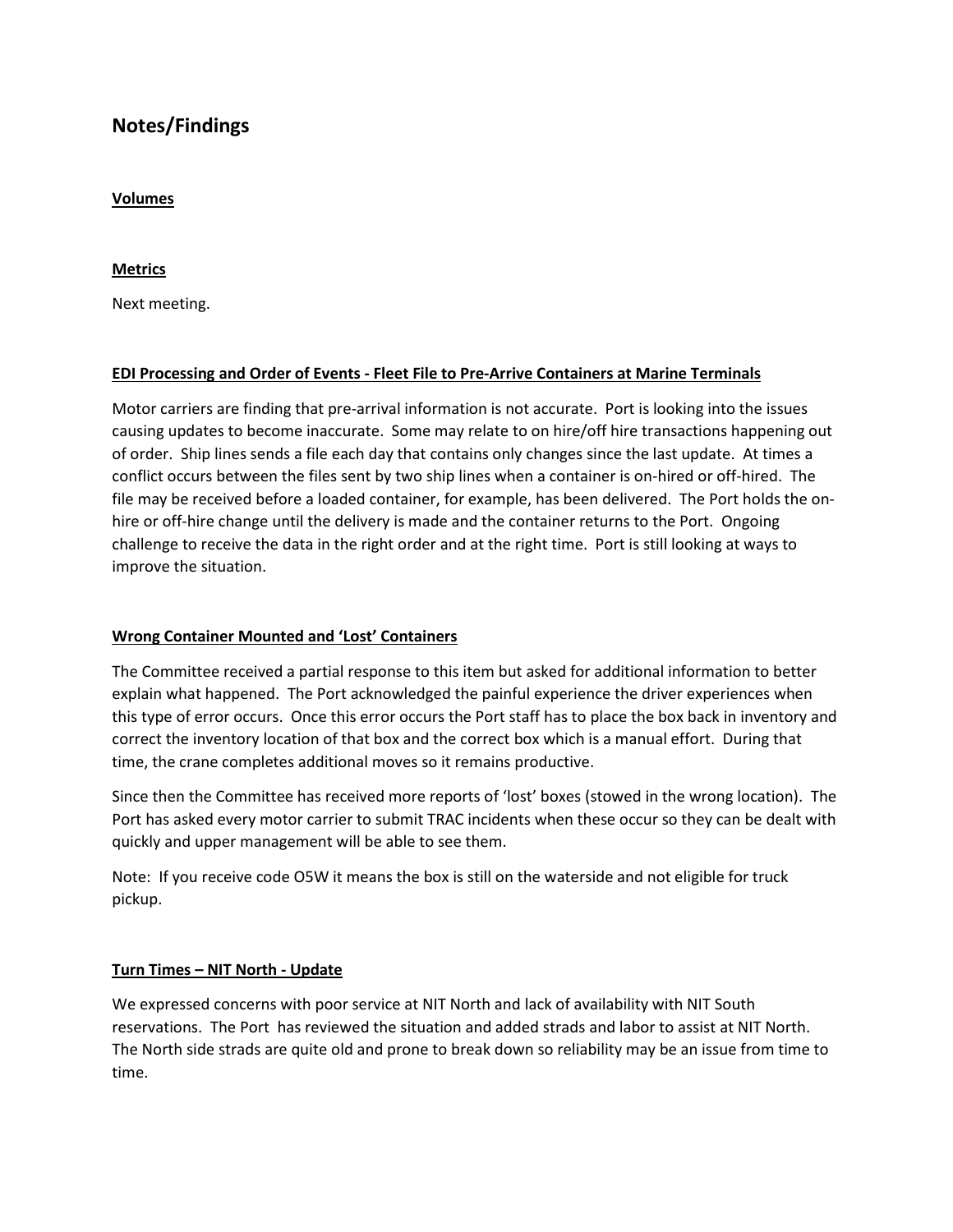Motor Carriers are asked to enter more TRAC incidents for NIT North or South so we have more information that can be used to make a specific ask to the Port.

# **ERD Provided by Shipping Line Not Matching Port Data**

Ship lines are providing different ERD than the Port. Port has been asked to look into the timeliness and accuracy of ERD updates and locks.

On time vessels in January fell to 9% increasing the number of ERD problems.

All lines are now on the same schedule. Reservations open 6 days before with return 5 days before expected arrival. The Port continues to work with the Shipping Lines to get timely accurate information on vessel arrivals. This remains a critical item due to stack congestion.

# **Stack Congestion**

The Stacks at VIG are heavily loaded. When heavily loaded it takes longer to retrieve containers which is affecting turn times and also leading to more cases of drivers being served out of order. The out of order issue occurs as the container handling system tries to move the easiest to reach container first to maximize the number of containers handled each hour. The Port has set the system to deliver first arriving driver first. Please submit a TRAC if you are served out of order. Please note that the first come first serve approach is not the most efficient method of delivering containers.

The Committee has discussed stack congestion on several occasions and the Port has taken several actions to reduce congestion including delaying vessel arrivals, shortening the Early Return Date and pushing empties to the empty yard. However, a number of boxes in the stack have not moved in a timely manner and are contributing to slow turn times.

The Port is taking additional actions to move long dwelling containers to other locations for storage off chassis. These actions will occur over the next month and the Port reports they believe motor carriers will see better turn times after that.

The Port has also announced the Hapag Block Stow which also helps reduce the load on the stacks.

### **Pro-Pass System Response Speed**

The Port has taken several steps to improve response time. Please submit a TRAC incident if you continue to see slow response so further steps can be taken.

### **Rail ERD**

Truck ERD were shortened recently from 8 to 6 days. Rail ERD will shortened as well to match the truck ERD.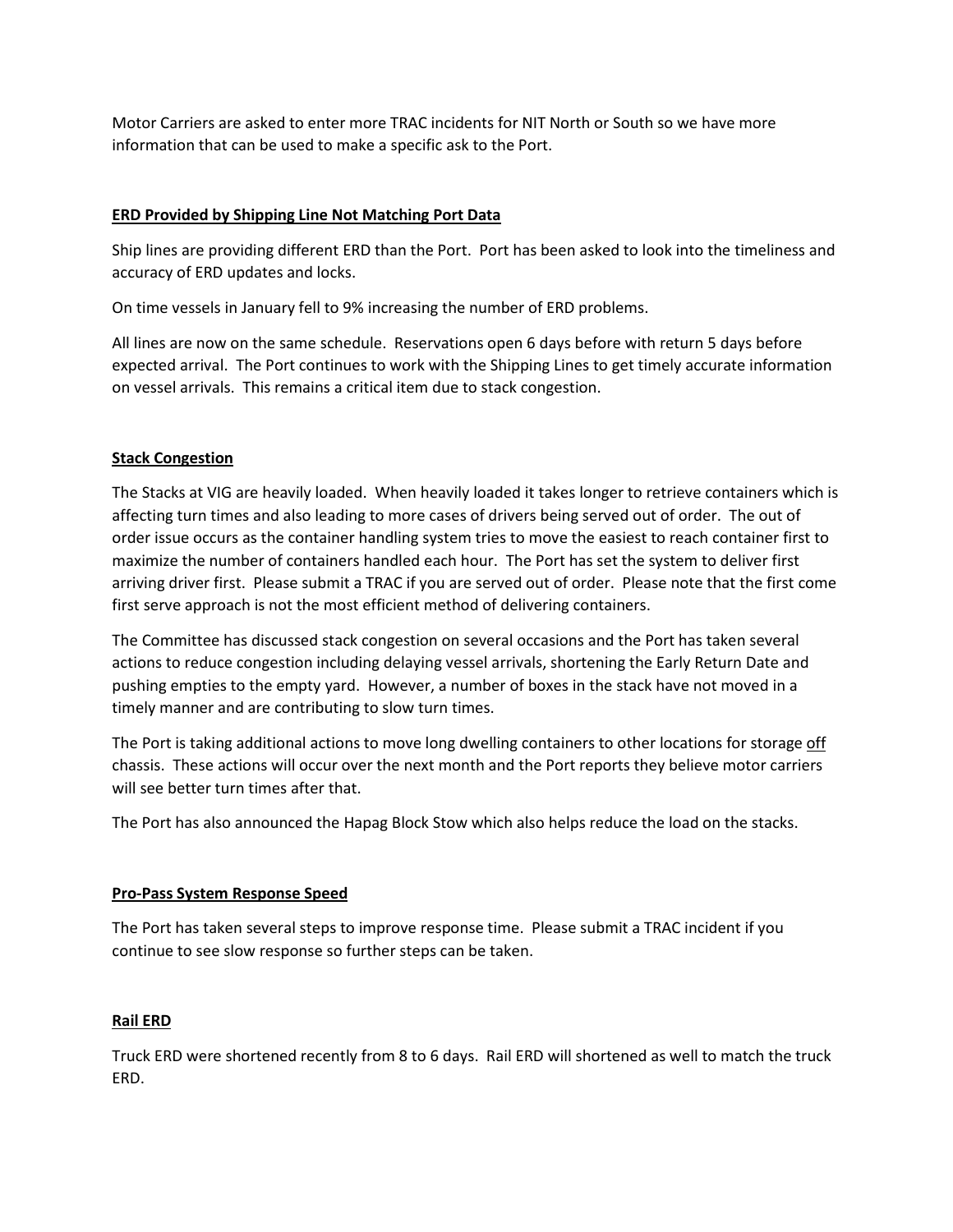### **Open Items**

#### **MRS**

The Committee has asked to meet with MRS to understand the current problems with genset availability and reefer processing.

### **Impact of Additional Mandatory Hours on Reefer Transactions – Free Days - Update**

The Port recognizes that added mandatory hours impact reefer transactions and the Port is working on a better solution.

#### **Process for Obtaining Portal or Container Images**

The Committee will review recent changes to the process and look for improvements.

#### **Pre-arrivals**

Discuss prearrival issues commonly occurring. Motor Carriers are asked to put in TRAC report describing the prearrival issues they are encountering with line name so the Committee can discuss in better detail.

Motor carriers using generic empty reservations with no container numbers should be aware that they will not get warning messages if there is a problem with the container being returned. Some motor carriers may wish to change their process to include container number in any empty return rather than using the generic empty return feature.

Motor Carriers are asked to submit more examples of pre-arrival problems to TRAC. **So far we do not have enough to make this a priority.**

#### **Getting More Ship Lines to Give Port LFD Information**

We have asked to Port to determine what can be done to get more ship lines to update Last Free Day information in the Port's system. Currently there are two lines providing updates. Port has asked to the lines to consider doing the same.

### **ProPass – Problem Editing Appointments**

The Port has confirmed a problem is arising when a reservation hour is full and a motor carrier tries to make an edit to their reservation. The Port is working on a fix.